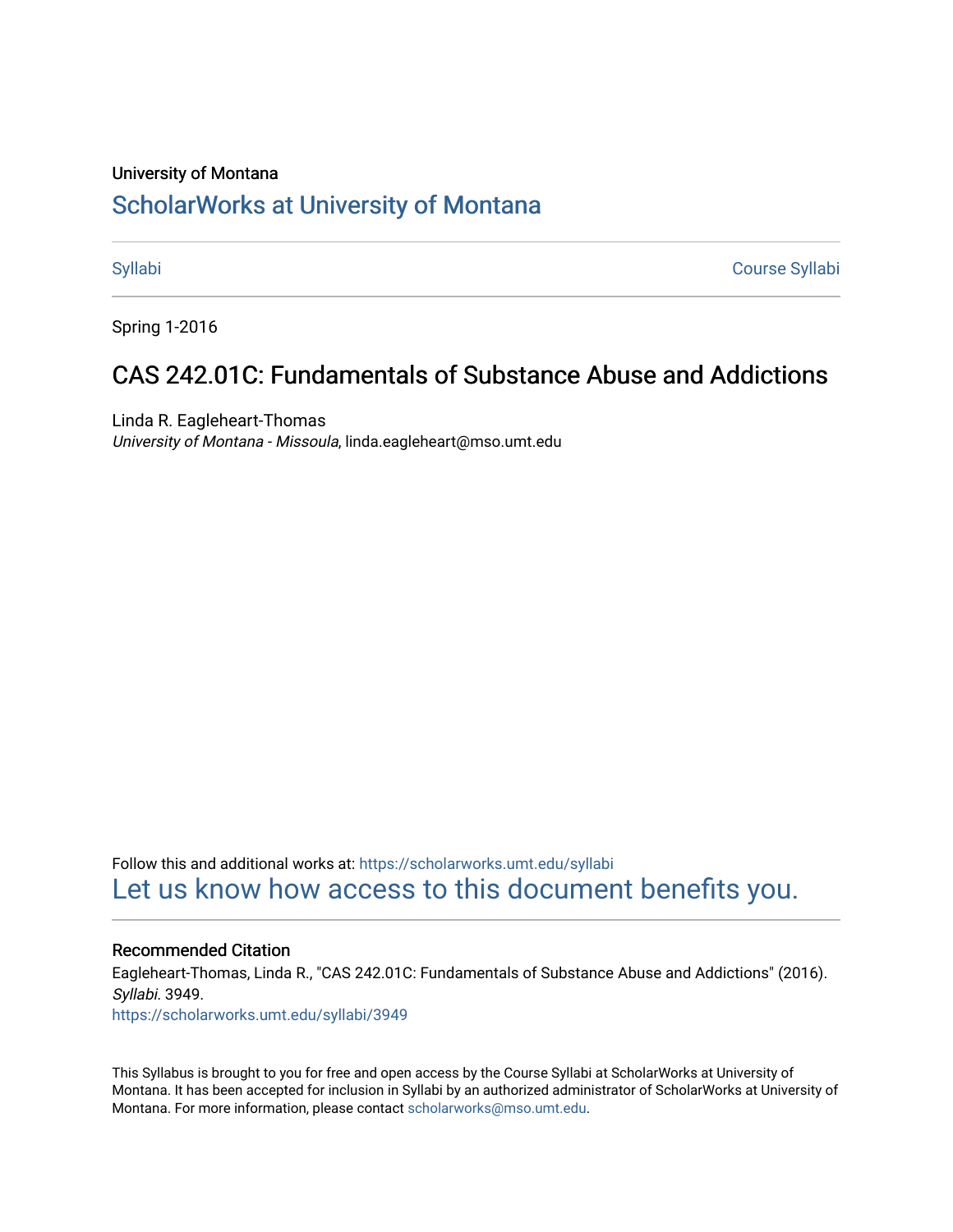# **Missoula College**

#### THE UNIVERSITY OF MONTANA

Fundamentals of Substance Abuse and Addictions Course Syllabus CAS 242

| Professor & Director of Chemical Addictions Program: | Dr. Linda Eagleheart, Ph.D.   |
|------------------------------------------------------|-------------------------------|
| Office Address:                                      | 909 South Ave, room HB02      |
| Office Phone:                                        | 243-7906                      |
| Office Hours:                                        | Tuesday 11:45-1:30            |
| University Email:                                    | linda.eagleheart@umontana.edu |

- $\sqrt{\frac{1}{2}}$  COURSE DESCRIPTION This course provides an introduction to the problems associated with alcohol and other drug use in our society. Topics include: the scope of the problem, why people choose to use drugs, a brief introduction of pharmacology, effects of substance abuse with special populations, family issues, and codependency, including enabling, dual diagnosis, medical and psychosocial models of addiction, evidenced based prevention and treatment theories and methodologies, community support groups, regulations governing addiction counselors, and much more.
- $\sqrt{\frac{1}{2}}$  COURSE OBJECTIVES & STUDENT LEARNING GOALS The primary objective of this course is to provide students with fundamental knowledge of substance and chemical addiction issues. Students will develop a basic overall understanding of the core concepts of chemical dependency and addictive disorders, including: nomenclature, contemporary research, pharmacology, treatment approaches and theories. More specifically students will:
	- 1. Perceive the scope of the problems of substance abuse and its effects on the individual and society, historical and current drug trends, incidence and prevalence of drug use in Montana and the U.S.
	- 2. Receive a brief introduction into the science of pharmacology, comprehend the effects of psychoactive substances upon the brain and body, grasp present-day theories of addiction as a disease of the brain
	- 3. Know the medical model of addictions, the psychosocial models of substance use disorders, understand evidenced based prevention, intervention and relapse prevention strategies, support groups and services
	- 4. Learn how substance use and abuse effects special populations differently
	- 5. Demonstrate knowledge in the ethics, regulations and laws that govern addiction counseling; and the ramifications of violating them
- √ TEXT *Substance Abuse: Information for School Counselors, Social Workers, Therapists, and Counselors.*

The textbook is required for the course. It can be purchased in the bookstore in Missoula College or Amazon.com, which includes rental copies or purchase, as well as electronic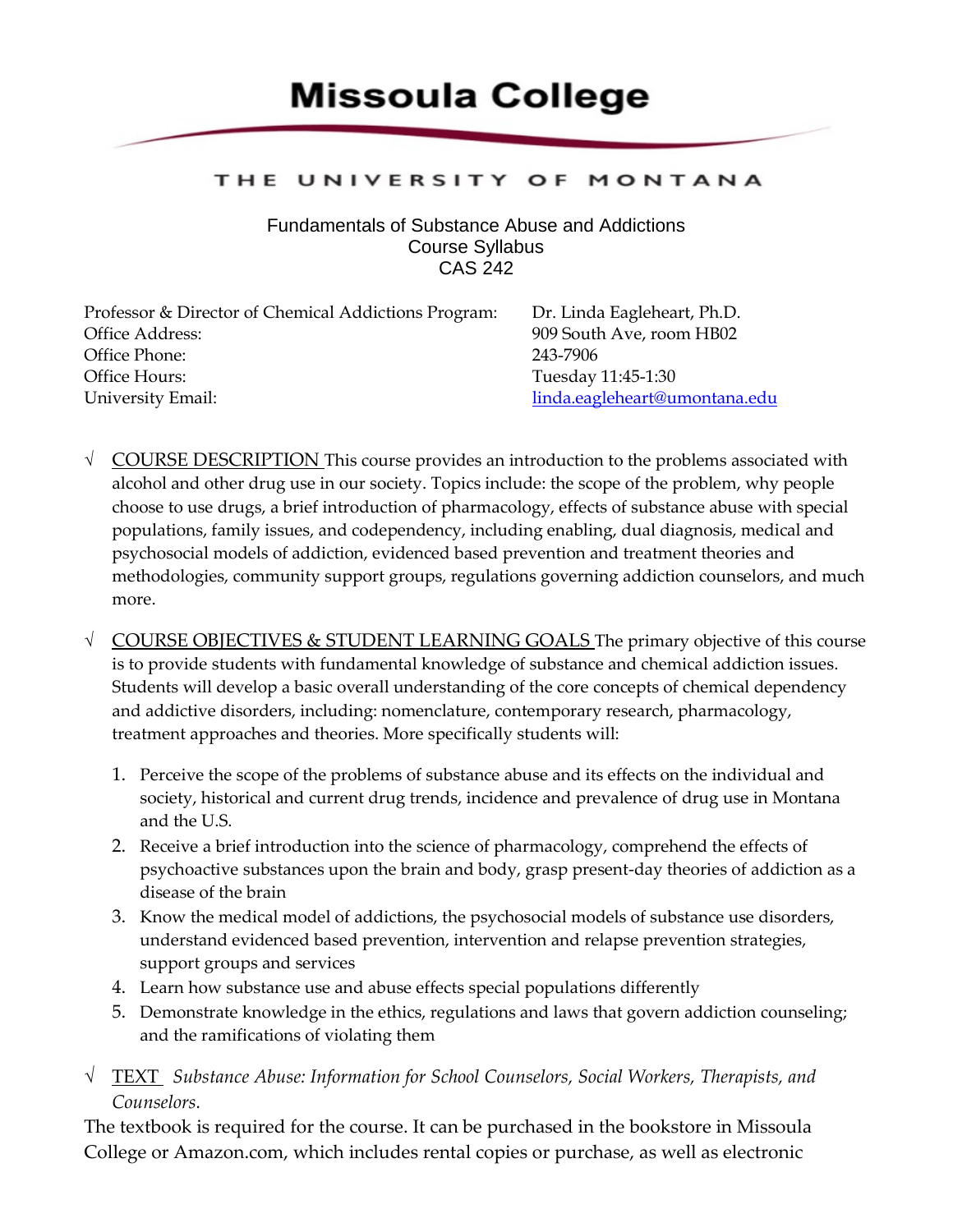versions.

#### ASSESSMENT OF STUDENT LEARNING GOALS & OBJECTIVES

| 5 Exams @ 100 pts. Each      | 500 pts.  |                                     |
|------------------------------|-----------|-------------------------------------|
| Assignments                  | $300$ pts | including 2 High Stakes assignments |
| Participation & Attendance   | $200$ pts |                                     |
| <b>Total Points Possible</b> | 900 pts.  |                                     |

#### √ **Always check the Gradebook in Moodle to be sure that your grade is posted correctly.**

Traditional rounding rules apply (i.e., .5 and above are rounded up and less than .5 are not). The breakdown is as follows:

| 93-100%          | А        | 73-76%           | С        |
|------------------|----------|------------------|----------|
| 90-92%<br>87-89% | А-<br>B+ | 70-72%<br>67-69% | C-<br>D+ |
| 83-86%           | В        | 63-66%           | D        |
| 80-82%           | в-       | 60-62%           | D-       |
| 77-79%           | C+       | $<60\%$          | F        |

#### CLASS PARTICIPATION AND ATTENDANCE I will take attendance every class meeting.

WHAT TO EXPECT ON EXAMS There are five (5) scheduled exams. The format will consist of multiple choice and short answer. All exams must be taken. There are no dropped exams. The date of each exam is on your course calendar at the end of this document.

Lectures will generally follow the chapters in the book and also include material not in your text. In addition there may be some additional topics. Exam questions will include material from the text, material covered in lecture, films, YouTube and videos shown in class - whether it was in the text or not. Therefore, it is important for you to both read the text and attend lectures regularly.

Arrangements to take the exam after the scheduled time will only be made under the following three conditions:

- 1. In the event of personal illness, death in the family, or unforeseen emergency, and;
- 2. Your having communicated with me [by telephone or email] *prior* to the exam, and;
- 3. Your providing adequate documentation from the professionals involved.

ASSIGNMENTS Assignments will be explained in detail in the Assignment section of Moodle. All assignments must be typed and presented in a manner befitting higher education. Assignments include, but are not limited to, the following:

 $\checkmark$  Attend Community Events and Lectures, as assigned. Write up your observations (50 points each)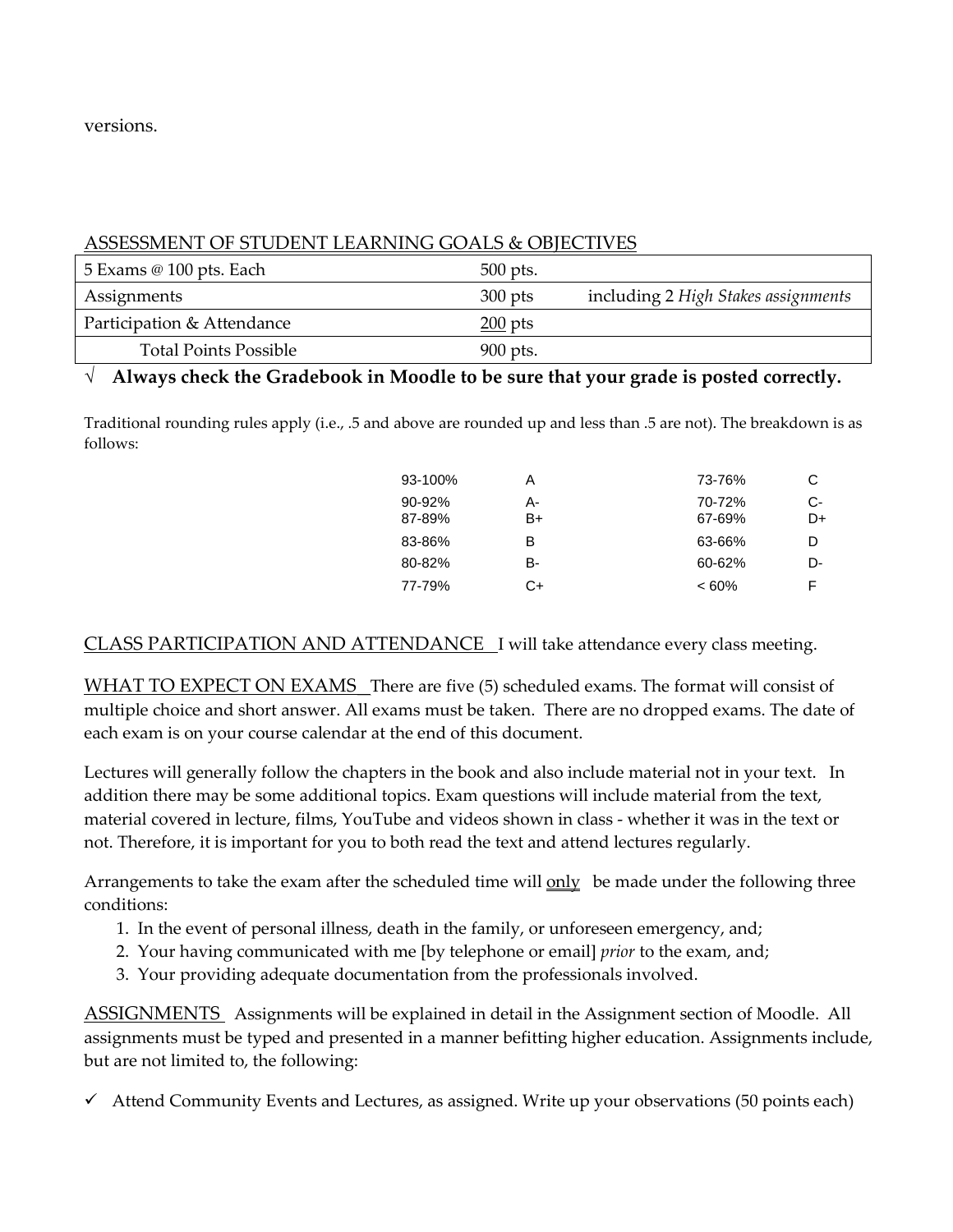### Participate in an Abstinence Project. This is a *high stakes assignment (*100 points each)

### *1. EXAMS*

- All exams are administered in-class.
- There are 5 exams in this course. Each covers 2-3 chapters each.
- Each exam is worth a total of 100 points and may include multiple choice, fill in the blank and essay or short answer.
- You must arrive to class on-time the day of an exam. Students who are more than 20 minutes late will NOT be allowed to take the exam.
- You may NOT use your notes or text during an exam. You must take the exam independently. Cheating on an exam is a violation of the Student Conduct Code, and violators will be sanctioned. (See the "Student Conduct Code" section below for more information and an explanation of sanctions for violations.)
- The days exams are scheduled are in the Course Calendar, which is at the bottom of this syllabus. NO LATE EXAMS WILL BE ACCEPTED! (Please see exceptions below, under the "Late and make-up Work Policy.)
- I will not make alternative arrangements to give any exams early due to travel plans, school projects, or other courses' requirements.

# √ **MOODLE**

- This course is managed (i.e. gradebook) through Moodle. To access Moodle, go to <http://umonline.umt.edu/>and click the "Moodle NetID Login" button.
- *It is recommended that you use the internet browser, Firefox, to run Moodle.*

### √ ACCOMMODATIONS FOR STUDENTS WITH DISABILITIES:

The University of Montana assures equal access to instruction through collaboration between students with disabilities, instructors, and Disability Services for Students (DSS). If you think you may have a disability adversely affecting your academic performance, and you have not already registered with DSS, please contact DSS.

- Missoula College students: Contact Paul Kozlowitz at (406) 243-7931 or via email, [Paul.](mailto:paul.kozlowitz@mso.umt.edu)
- Mountain campus students: Contact DSS at (406) 243-2243 or via email, [DSS.](mailto:dss@umontana.edu)

I will work with you and DSS to provide reasonable modifications. "Reasonable" means the University permits no fundamental alterations of academic standards or retroactive modifications. In addition, the student must provide DSS documentation *before* the assignment is due so reasonable accommodations can be made. For more information, please consult [DSS.](http://www.umt.edu/dss)

## √ LATE and MAKE-UP WORK POLICY:

LATE or MAKE-UP WORK WILL NOT BE ACCEPTED. *HOWEVER*, according to the UM's [Academic Policies and Procedures,](http://www.umt.edu/catalog/academics/academic-policy-procedure.php) under "Class Attendance/Absence Policy," I MAY excuse brief and occasional absences for the following reasons:

- **1.** an illness or injury
- **2.** a family emergency
- **3.** religious observance
- **4.** participation in a university sponsored activity
- **5.** military service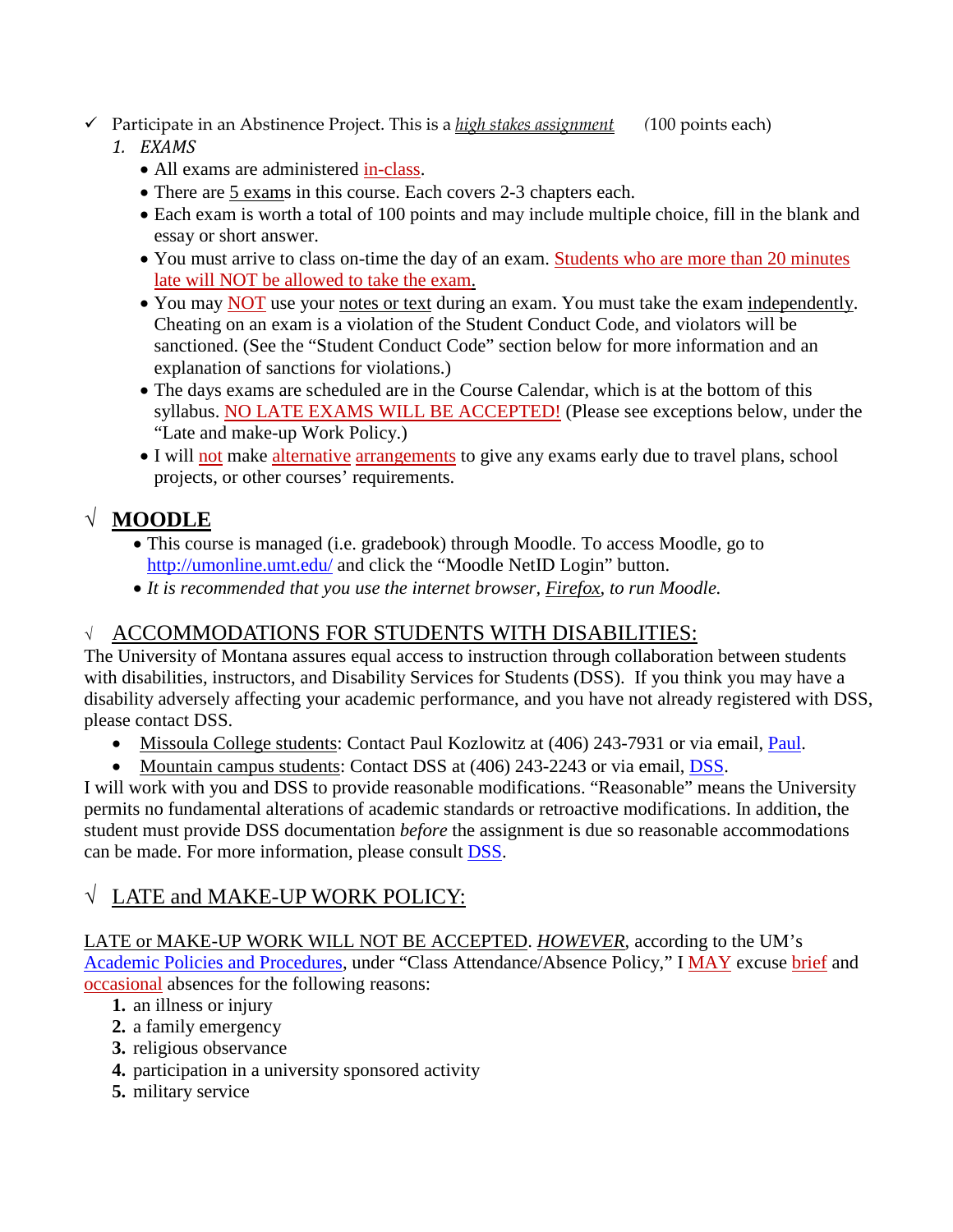If you miss an assignment, exam or participation points due to one of these exceptions, valid documentation MUST be provided in order to make it up.

- Please consult me on what "valid documentation" entails.
- You have 48 hours after the missed assignment's due date to notify me so that we can arrange for you to make-up the work or turn it in late.
- Please be aware, I strictly enforce this policy and WILL REQUIRE documentation.

# √ DROP POLICY

According to UM's [Academic Policies and Procedures,](http://www.umt.edu/catalog/academics/academic-policy-procedure.php) beginning the 46<sup>th</sup> instructional day of the semester (i.e. March 29<sup>th</sup>, 2016) through the last regular class day (i.e. May  $6^{th}$ , 2016) before Finals Week, students may drop courses only by petition that requires approval from the instructor, advisor, and dean. Note that not all petitions are approved and documented justification is required. Some examples of documented circumstances that may merit approval are accident or illness, family emergency, or other circumstances beyond the student's control. Instructors and advisors have the right to indicate that they do not recommend the drop. A WP or WF will appear on the transcript. For more information on important dates, see [Important Dates and Deadlines.](http://www.umt.edu/registrar/PDF/201570ImportantDatesDeadlines.pdf)

### √ INCOMPLETE POLICY

A grade of Incomplete (I) may be given when, in the opinion of the instructor, there is a reasonable probability that students can complete the course without retaking it. The incomplete is not an option to be exercised at the discretion of a student. In all cases it is given at the discretion of the instructor (see UM's [Academic Policies and Procedures\)](http://www.umt.edu/catalog/academics/academic-policy-procedure.php).

### √ STUDENT CONDUCT CODE (*PLEASE READ CAREFULLY*)

The Student Conduct Code, which can be found here, [Student Conduct Code,](http://www.umt.edu/vpsa/policies/student_conduct.php) will be strictly enforced in this class. Specifically, cheating in any form will not be tolerated. You are not allowed to collaborate on any assignment (i.e. exam, research credit papers, etc…) with anyone, including, but not exclusively, students who have previously taken this course, graduate students in psychology or related disciplines, friends, etc... Thus, all assignments must be completed INDEPENDENTLY, unless otherwise stated in the instructions (e.g. group projects), when students seek services from the Writing Center or tutoring, or unless accommodations have been approved by your instructor. Cheating or plagiarism will result in FAILURE (that is, a zero or an "F") on the assignment, at minimum*,* and it will be reported to Department Chair and/or the Dean. The instructor reserves the right to assign an "F" for the course if cheating or plagiarism occur. Additionally, you are subject to University sanctions, suspension or expulsion.

If you do not know what plagiarism is, you can ask your professor, visit the [Writing Center](http://www.umt.edu/writingcenter/) at the Mountain campus (Liberal Arts 144, 243-2266), the [Mansfield](http://libguides.lib.umt.edu/plagiarism) Library (243-6866), or contact Missoula College's [Academic Support Center](http://aasc.mc.umt.edu/student_resources/default.aspx) (243-7826).

## √ CLASS ETIQUETTE

- Please turn your cell phones off or on silent before class begins.
- Please, DO NOT TEXT during class. It is very distracting to your classmates as well as myself, *especially* when you trying to be inconspicuous (i.e. texting under the desk, under notes, using your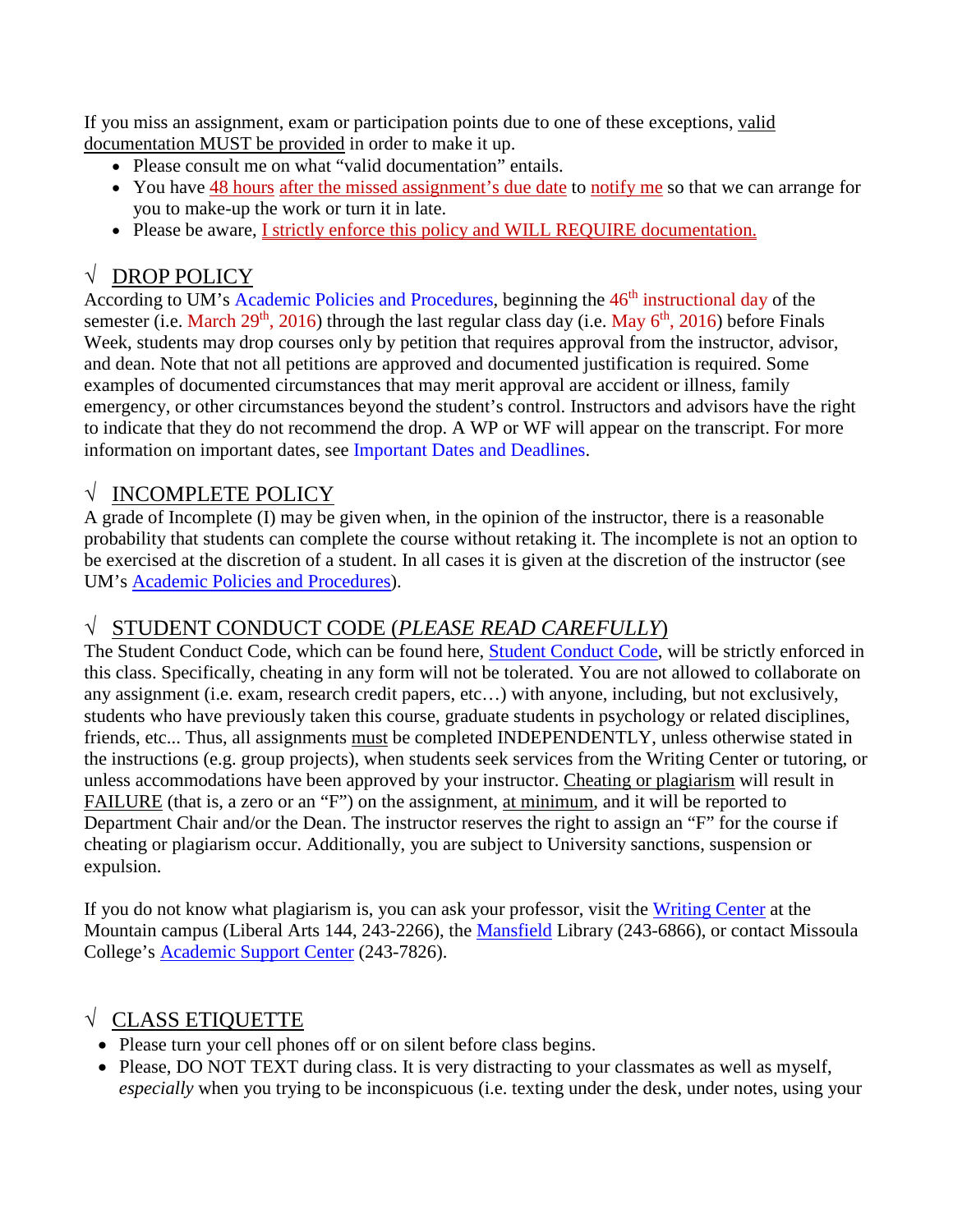text as a barrier, etc…). If I catch you on your phone during class, I will ask you to put it away. After 2 or 3 prompts, I will ask you to leave the class immediately!

- Please be on time. If you must leave early, out of courtesy for your classmates and me, please sit close to the door so you can excuse yourself quietly. Also, please let me know before class that you need to leave early.
- If you type your notes on a computer during class, please DO NOT use Facebook, play games, check email, surf the internet, etc…during class. While I may not be able to see you, your peers sitting behind you can see, which can be very distracting. Again, if I find you are doing other things on your computer during class time than taking notes, I will ask you to stop. After 2 or 3 prompts, I will ask you to leave the class immediately!
- Please do not talk to your neighbors during class. Just like texting "inconspicuously" is distracting, so is whispering.
- I ask that you please raise your hand if you have a question or comment during lecture.
- If you are disruptive, I will talk to you individually after class. After 2 or 3 prompts, I will ask you to leave the class immediately!

\*\*\*IMPORTANT NOTE: This is a standardized course across the UM, Missoula College campus. This means that there are established standards that we hold department-wide. These standards determine how the course is conducted, thus, they are not negotiable. In short, we strictly enforce the policies stated in this syllabus.

### <sup>√</sup> OTHER STUDENT RESOURCES

- 1. For students needing academic counseling, call Cec Gallagher (Missoula College Retention Coordinator/Advising Facilitator) at 243-7878.
- 2. The Writing Center exists to help all UM students improve as writers as they pursue their academic and professional goals. We provide free writing instruction through one-on-one tutoring and in-class workshops. Visit their website at: [http://www.umt.edu/writingcenter/welcom\\_about.htm](http://www.umt.edu/writingcenter/welcom_about.htm)
- 3. Maureen and Mike Mansfield Library The Mansfield Library provides information resources to meet the needs of the University of Montana students. The library features state-of-the-art electronic access to information and a collection of over 1.5 million volumes. The library is open 7 days a week.
- √ CLASS ETIQUETTE
- Please be on time. If you must leave early try to sit close to the door so you can excuse yourself quietly.
- Please turn your cell phones off before class begins. DO NOT TEXT during class. If you do, I will ask you to leave the class.
- √ CANCELLATION OF CLASS: If class is cancelled for any reason we will continue to proceed with the schedule outlined on the course calendar at the end of this document. If class is cancelled you can go to Moodle for the power points of my lecture(s).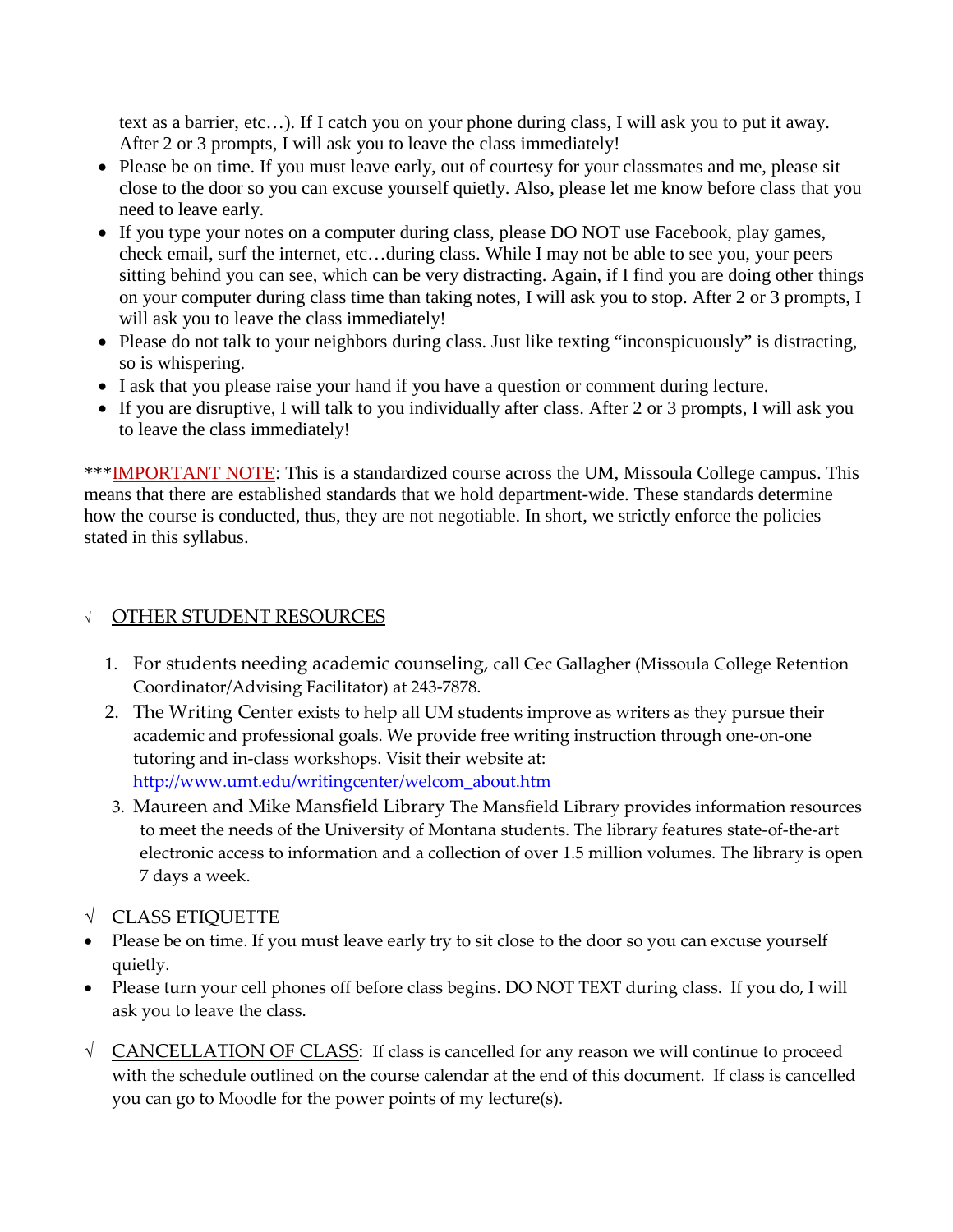# √ STUDENT CONDUCT CODE (*PLEASE READ CAREFULLY*)

The Student Conduct Code, which can be found here, [Student Conduct Code,](http://www.umt.edu/vpsa/policies/student_conduct.php) will be strictly enforced in this class. Specifically, cheating in any form will not be tolerated. You are not allowed to collaborate on any assignment (i.e. exam, research credit papers, etc…) with anyone, including, but not exclusively, students who have previously taken this course, graduate students in psychology or related disciplines, friends, etc... Thus, all assignments must be completed INDEPENDENTLY, unless otherwise stated in the instructions (e.g. group projects), when students seek services from the Writing Center or tutoring, or unless accommodations have been approved by your instructor. Cheating or plagiarism will result in FAILURE (that is, a zero or an "F") on the assignment, at minimum*,* and it will be reported to Department Chair and/or the Dean. The instructor reserves the right to assign an "F" for the course if cheating or plagiarism occur. Additionally, you are subject to University sanctions, suspension or expulsion.

If you do not know what plagiarism is, you can ask your professor, visit the [Writing Center](http://www.umt.edu/writingcenter/) at the Mountain campus (Liberal Arts 144, 243-2266), the [Mansfield](http://libguides.lib.umt.edu/plagiarism) Library (243-6866), or contact Missoula College's [Academic Support Center](http://aasc.mc.umt.edu/student_resources/default.aspx) (243-7826).

### $\sqrt{\phantom{a}}$  COURSE CALENDAR

- Please note, this is a tentative course calendar. There may be changes due to the pace of lecture. You are responsible for any changes, which I will clearly announce.
- I will not make alternative arrangements to give any exams early due to travel plans, assignments in other courses, work, etc… No exceptions! It is your responsibility to plan to meet the requirements in this class in order to be successful.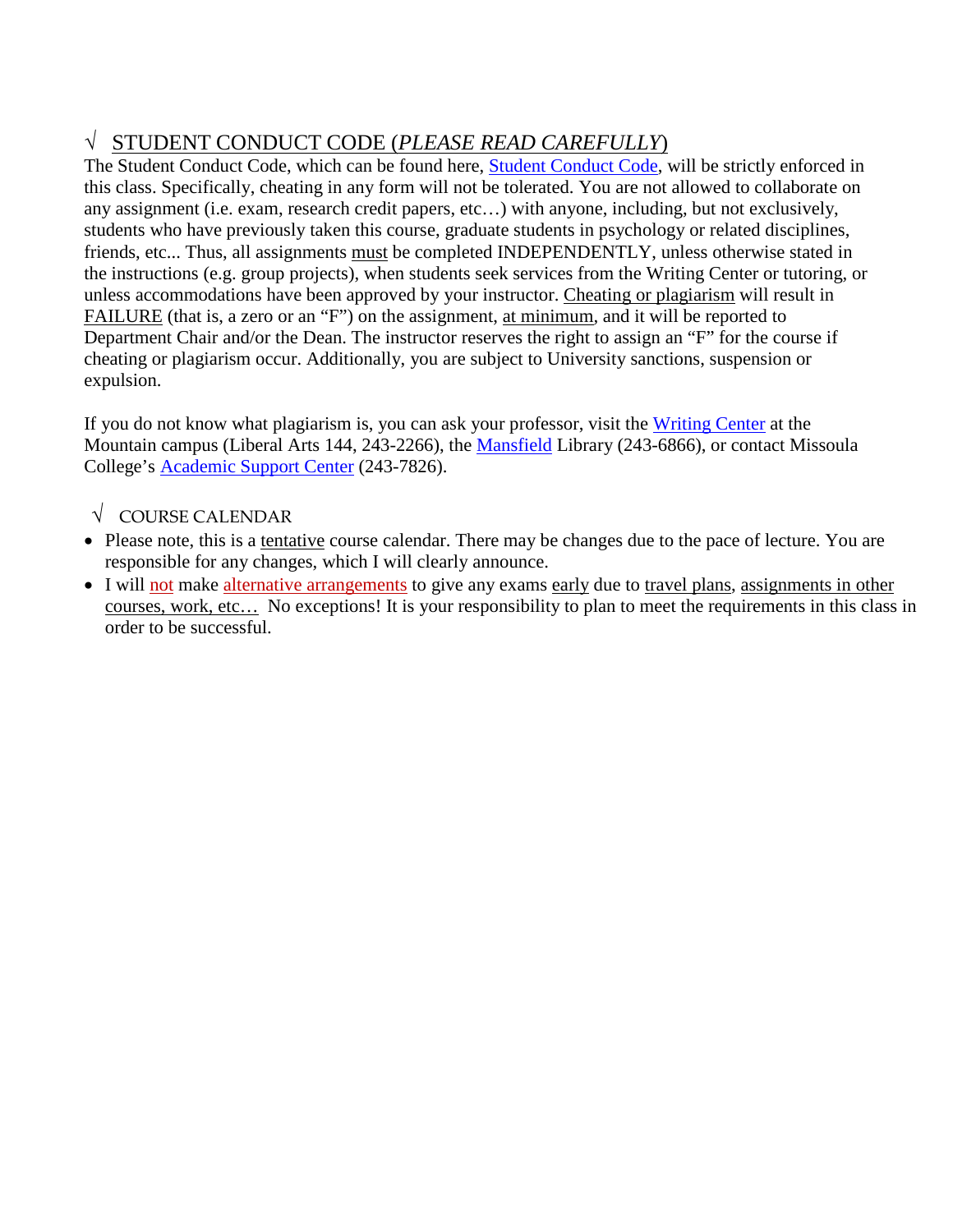| T/Th          | <b>Fundamentals of Substance Abuse and Addictions</b> |
|---------------|-------------------------------------------------------|
| Spring $2013$ |                                                       |

|                | oprmg ⊆oro              |                                                      |                                                                                                                            |                                                                                                 |
|----------------|-------------------------|------------------------------------------------------|----------------------------------------------------------------------------------------------------------------------------|-------------------------------------------------------------------------------------------------|
| W              | <b>Dates</b>            | Chapters &<br>Exams                                  | <b>READINGS</b>                                                                                                            | Assigned activities and DUE DATES                                                               |
| $\mathbf{1}$   | Jan 26<br>28            | Intro<br>1                                           | Read Syllabus & Introductions<br>Why Worry About Substance Abuse?                                                          | Participation Activity- DUE 1/28<br>$\bullet$<br>Term activity -Discussed Class #2<br>$\bullet$ |
| 2              | Feb 2<br>4              | $\overline{2}$                                       | <b>CLASSIFICATION OF DRUGS:</b><br>A Brief Introduction to the Science of<br>Pharmacology                                  | <b>Structured Discussion-Participation</b><br>$\bullet$<br>Assignment<br>DUE in CLASS 2/11      |
| 3              | Feb 09<br>11            | CHAPT <sub>2</sub>                                   | An Introduction to Alcohol:<br>The Effects of Alcohol Abuse and<br>Addiction<br>Tobacco Products and Nicotine<br>Addiction | <b>Applied Assignment #1- Abstinence Project</b><br>Due 2/16 In class-                          |
| $\sqrt{4}$     | Feb 16<br>18            | CHAP <sub>3</sub><br>CHAP <sub>3</sub>               | <b>Behavior Modification concepts</b><br><b>Models of Addiction</b>                                                        | Participation 2/16-Due in class-1 paragraph<br>on Behavior change Project                       |
| 5              | Feb 23<br>25            | CHAPT <sub>3</sub><br>CHAPT <sub>3</sub>             | MODELS OF ADDICTION<br>MODELS OF ADDICTION                                                                                 | <b>Participation:</b><br><b>DUE in CLASS WEEK 6 Thursday-3/4</b>                                |
| 6              | Mar 1<br>3              | Chapter 5                                            | Ethics<br>Ethics                                                                                                           | <b>ACTIVITY #3</b><br><b>SUBMIT ONLINE Moodle</b><br><b>DUE WEEK 7 3/6</b>                      |
|                |                         |                                                      |                                                                                                                            |                                                                                                 |
| $\overline{7}$ | Mar <sub>08</sub><br>10 | Chapt 6 & 7<br>TIP 35 & quick<br>Guide<br>Exam 1 & 2 | <b>Screening, Assessment &amp; Diagnosis</b>                                                                               | DUE WED @ 10am                                                                                  |
| 8              | Mar 15<br>17            |                                                      | Dual Diagnosis & Substance Use<br><b>Disorders</b>                                                                         | Applied Assignment #2- DUE 3/28                                                                 |
| 9              | Mar 22<br>24            | Chapt 8                                              | Treatment of AOD Problems                                                                                                  | Participation: DUE 3/25                                                                         |
| $10\,$         | March 29<br>Mar 31      | <b>CHAPTER 11</b><br><b>CHAPTER 12</b>               | Adult Children<br>Addiction and the Family<br>Codependency and Enabling                                                    | APPLIED ASSIGNMENT- ATTEND 2 12-<br><b>STEP MEETINGS/FOLLOWUP PAPER</b><br><b>DUE 4/15</b>      |
| 11             | APRIL 4-8               | 6                                                    | <b>Spring Break</b>                                                                                                        |                                                                                                 |
| 12             | Apr 12<br>14            | Exam 3<br>24                                         |                                                                                                                            |                                                                                                 |